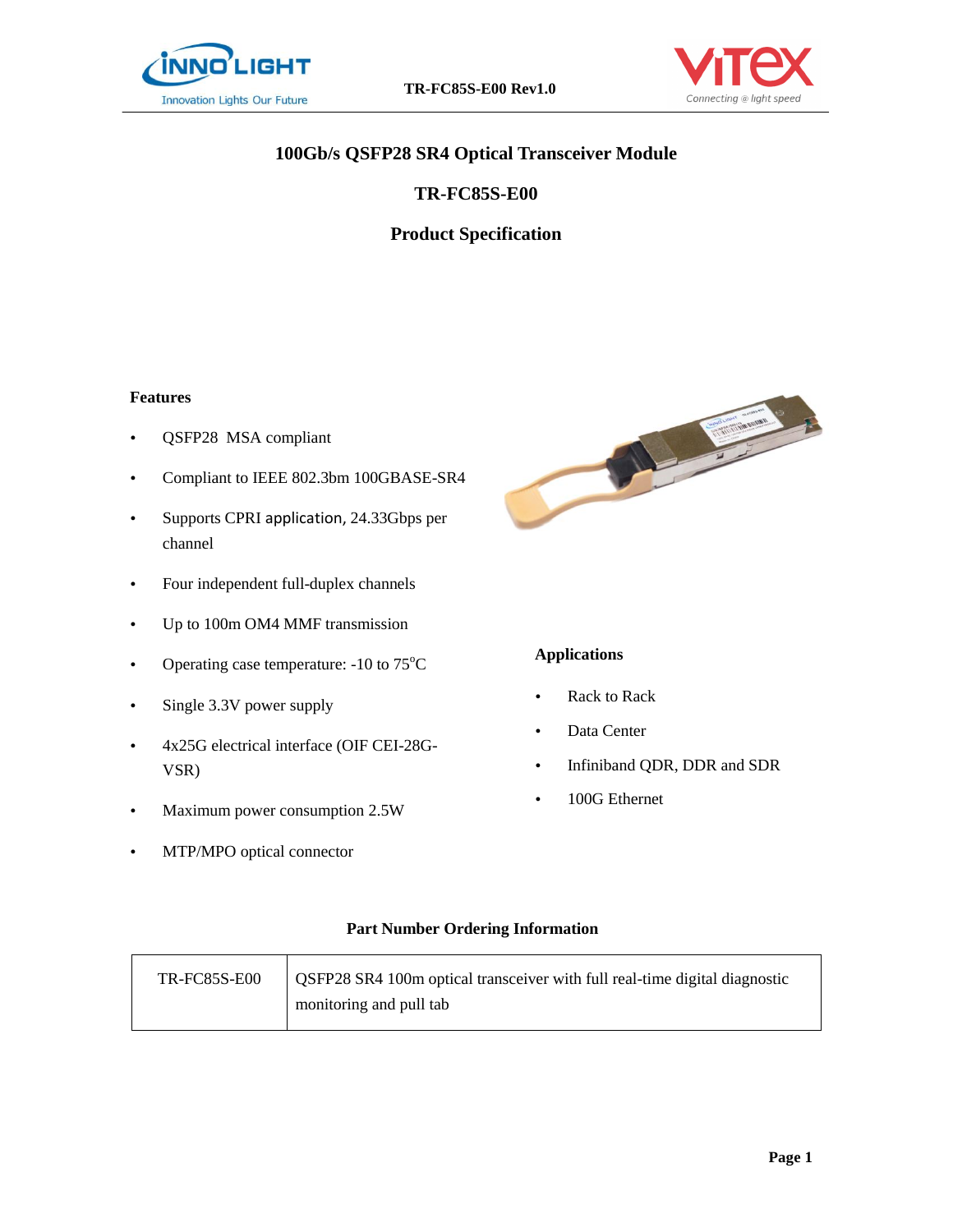



#### **1. General Description**

This product is a parallel 100Gb/s Quad Small Form-factor Pluggable (QSFP28) optical module. It provides increased port density and total system cost savings. The QSFP28 full-duplex optical module offers 4 independent transmit and receive channels, each capable of 25Gb/s operation for an aggregate data rate of 100Gb/s on 100 meters of OM4 multi-mode fiber.

An optical fiber ribbon cable with an MTP/MPO connector can be plugged into the QSFP28 module receptacle. Proper alignment is ensured by the guide pins inside the receptacle. The cable usually cannot be twisted for proper channel to channel alignment. Electrical connection is achieved through an MSA-compliant 38-pin edge type connector.

The module operates by a single +3.3V power supply. LVCMOS/LVTTL global control signals, such as Module Present, Reset, Interrupt and Low Power Mode, are available with the modules. A 2-wire serial interface is available to send and receive more complex control signals, and to receive digital diagnostic information. Individual channels can be addressed and unused channels can be shut down for maximum design flexibility.

The product is designed with form factor, optical/electrical connection and digital diagnostic interface according to the QSFP28 Multi-Source Agreement (MSA). It has been designed to meet the harshest external operating conditions including temperature, humidity and EMI interference. The module offers very high functionality and feature integration, accessible via a two-wire serial interface.

#### **2. Functional Description**

This product converts parallel electrical input signals into parallel optical signals, by a driven Vertical Cavity Surface Emitting Laser (VCSEL) array. The transmitter module accepts electrical input signals compatible with Common Mode Logic (CML) levels. All input data signals are differential and internally terminated. The receiver module converts parallel optical input signals via a photo detector array into parallel electrical output signals. The receiver module outputs electrical signals are also voltage compatible with Common Mode Logic (CML) levels. All data signals are differential and support a data rates up to 25Gb/s per channel. Figure 1 shows the functional block diagram of this product.

A single +3.3V power supply is required to power up the module. Both power supply pins VccTx and VccRx are internally connected and should be applied concurrently. As per MSA specifications the module offers 7 low speed hardware control pins (including the 2-wire serial interface): ModSelL, SCL, SDA, ResetL, LPMode, ModPrsL and IntL.

Module Select (ModSelL) is an input pin. When held low by the host, the module responds to 2-wire serial communication commands. The ModSelL allows the use of multiple QSFP28 modules on a single 2-wire interface bus – individual ModSelL lines for each QSFP28 module must be used.

Serial Clock (SCL) and Serial Data (SDA) are required for the 2-wire serial bus communication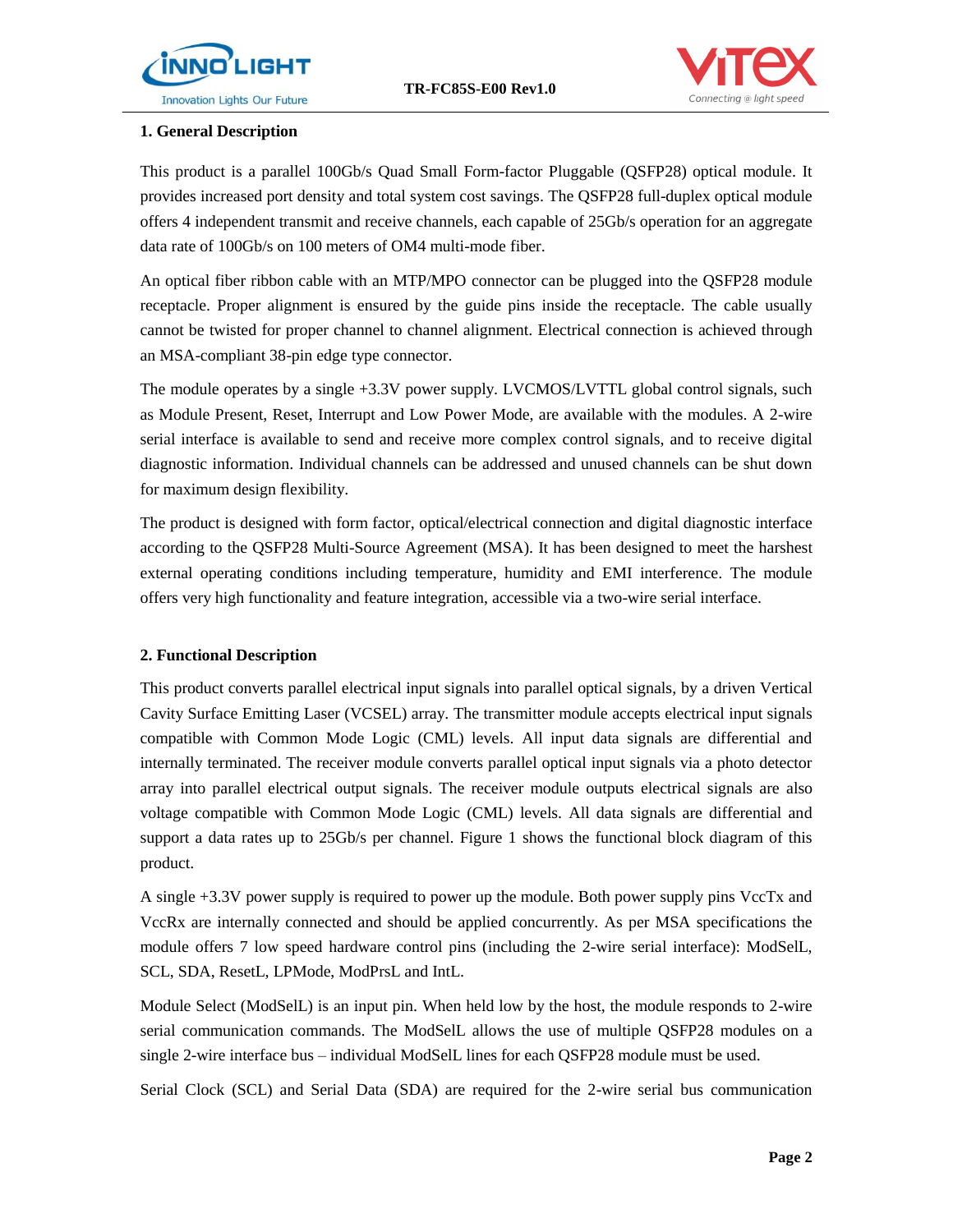



interface and enable the host to access the QSFP28 memory map.

The ResetL pin enables a complete module reset, returning module settings to their default state, when a low level on the ResetL pin is held for longer than the minimum pulse length. During the execution of a reset the host shall disregard all status bits until the module indicates a completion of the reset interrupt. The module indicates this by posting an IntL (Interrupt) signal with the Data\_Not\_Ready bit negated in the memory map. Note that on power up (including hot insertion) the module should post this completion of reset interrupt without requiring a reset.

Low Power Mode (LPMode) pin is used to set the maximum power consumption for the module in order to protect hosts that are not capable of cooling higher power modules, should such modules be accidentally inserted.

Module Present (ModPrsL) is a signal local to the host board which, in the absence of a module, is normally pulled up to the host Vcc. When a module is inserted into the connector, it completes the path to ground through a resistor on the host board and asserts the signal. ModPrsL then indicates a module is present by setting ModPrsL to a "Low" state.

Interrupt (IntL) is an output pin. Low indicates a possible module operational fault or a status critical to the host system. The host identifies the source of the interrupt using the 2-wire serial interface. The IntL pin is an open collector output and must be pulled to the Host Vcc voltage on the Host board.



#### **3. Transceiver Block Diagram**

**Figure 1. Transceiver Block Diagram**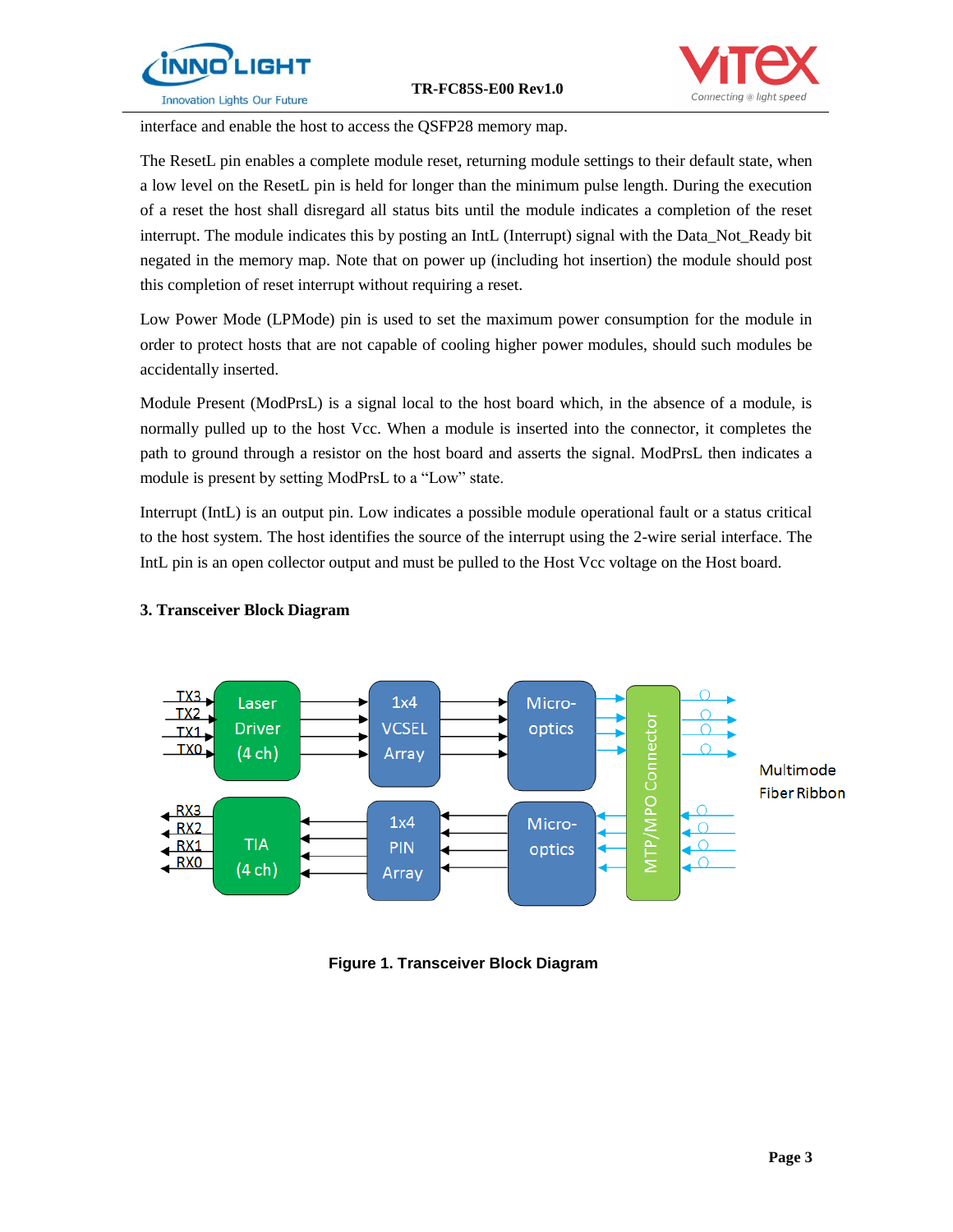



# **4. Pin Assignment and Description**



#### **Figure 2. MSA Compliant Connector**

#### **Pin Definition**

| <b>PIN</b>     | Logic      | <b>Symbol</b> | <b>Name/Description</b>              | <b>Notes</b>   |
|----------------|------------|---------------|--------------------------------------|----------------|
| 1              |            | <b>GND</b>    | Ground                               | 1              |
| 2              | CML-I      | Tx2n          | Transmitter Inverted Data Input      |                |
| 3              | CML-I      | Tx2p          | Transmitter Non-Inverted Data output |                |
| $\overline{4}$ |            | <b>GND</b>    | Ground                               | 1              |
| 5              | $CML-I$    | Tx4n          | Transmitter Inverted Data Input      |                |
| 6              | CML-I      | Tx4p          | Transmitter Non-Inverted Data output |                |
| 7              |            | <b>GND</b>    | Ground                               | 1              |
| 8              | LVTLL-I    | ModSelL       | Module Select                        |                |
| 9              | LVTLL-I    | ResetL        | <b>Module Reset</b>                  |                |
| 10             |            | VccRx         | +3.3V Power Supply Receiver          | $\mathfrak{D}$ |
| 11             | LVCMOS-I/O | <b>SCL</b>    | 2-Wire Serial Interface Clock        |                |
| 12             | LVCMOS-I/O | <b>SDA</b>    | 2-Wire Serial Interface Data         |                |
| 13             |            | <b>GND</b>    | Ground                               |                |
| 14             | CML-O      | Rx3p          | Receiver Non-Inverted Data Output    |                |
| 15             | CML-O      | Rx3n          | Receiver Inverted Data Output        |                |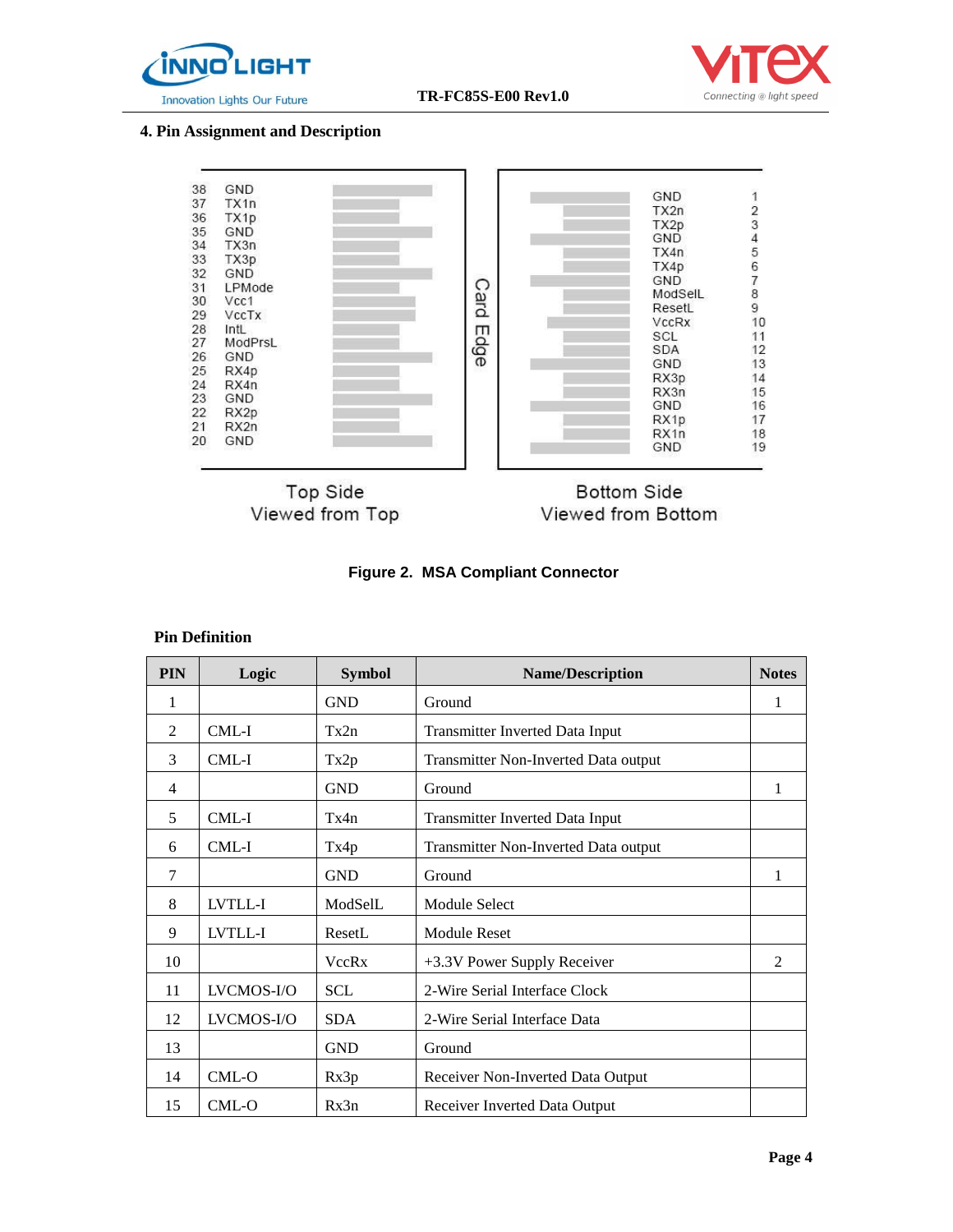

**Innovation Lights Our Future** 

 **TR-FC85S-E00 Rev1.0**



| 16 |         | <b>GND</b> | Ground                              | 1              |
|----|---------|------------|-------------------------------------|----------------|
| 17 | $CML-O$ | Rx1p       | Receiver Non-Inverted Data Output   |                |
| 18 | $CML-O$ | Rx1n       | Receiver Inverted Data Output       |                |
| 19 |         | <b>GND</b> | Ground                              | 1              |
| 20 |         | <b>GND</b> | Ground                              | 1              |
| 21 | $CML-O$ | Rx2n       | Receiver Inverted Data Output       |                |
| 22 | $CML-O$ | Rx2p       | Receiver Non-Inverted Data Output   |                |
| 23 |         | <b>GND</b> | Ground                              | $\mathbf{1}$   |
| 24 | CML-O   | Rx4n       | Receiver Inverted Data Output       | 1              |
| 25 | CML-O   | Rx4p       | Receiver Non-Inverted Data Output   |                |
| 26 |         | <b>GND</b> | Ground                              | $\mathbf{1}$   |
| 27 | LVTTL-O | ModPrsL    | <b>Module Present</b>               |                |
| 28 | LVTTL-O | IntL       | Interrupt                           |                |
| 29 |         | VccTx      | +3.3 V Power Supply transmitter     | $\overline{2}$ |
| 30 |         | Vcc1       | +3.3 V Power Supply                 | 2              |
| 31 | LVTTL-I | LPMode     | Low Power Mode                      |                |
| 32 |         | <b>GND</b> | Ground                              | $\mathbf{1}$   |
| 33 | CML-I   | Tx3p       | Transmitter Non-Inverted Data Input |                |
| 34 | CML-I   | Tx3n       | Transmitter Inverted Data Output    |                |
| 35 |         | <b>GND</b> | Ground                              | $\mathbf{1}$   |
| 36 | CML-I   | Tx1p       | Transmitter Non-Inverted Data Input |                |
| 37 | CML-I   | Tx1n       | Transmitter Inverted Data Output    |                |
| 38 |         | <b>GND</b> | Ground                              | 1              |

Notes:

- 1. GND is the symbol for signal and supply (power) common for QSFP28 modules. All are common within the QSFP28 module and all module voltages are referenced to this potential unless otherwise noted. Connect these directly to the host board signal common ground plane.
- 2. VccRx, Vcc1 and VccTx are the receiver and transmitter power suppliers and shall be applied concurrently. Recommended host board power supply filtering is shown in Figure 4 below. Vcc Rx, Vcc1 and Vcc Tx may be internally connected within the QSFP28 transceiver module in any combination. The connector pins are each rated for a maximum current of 1000mA.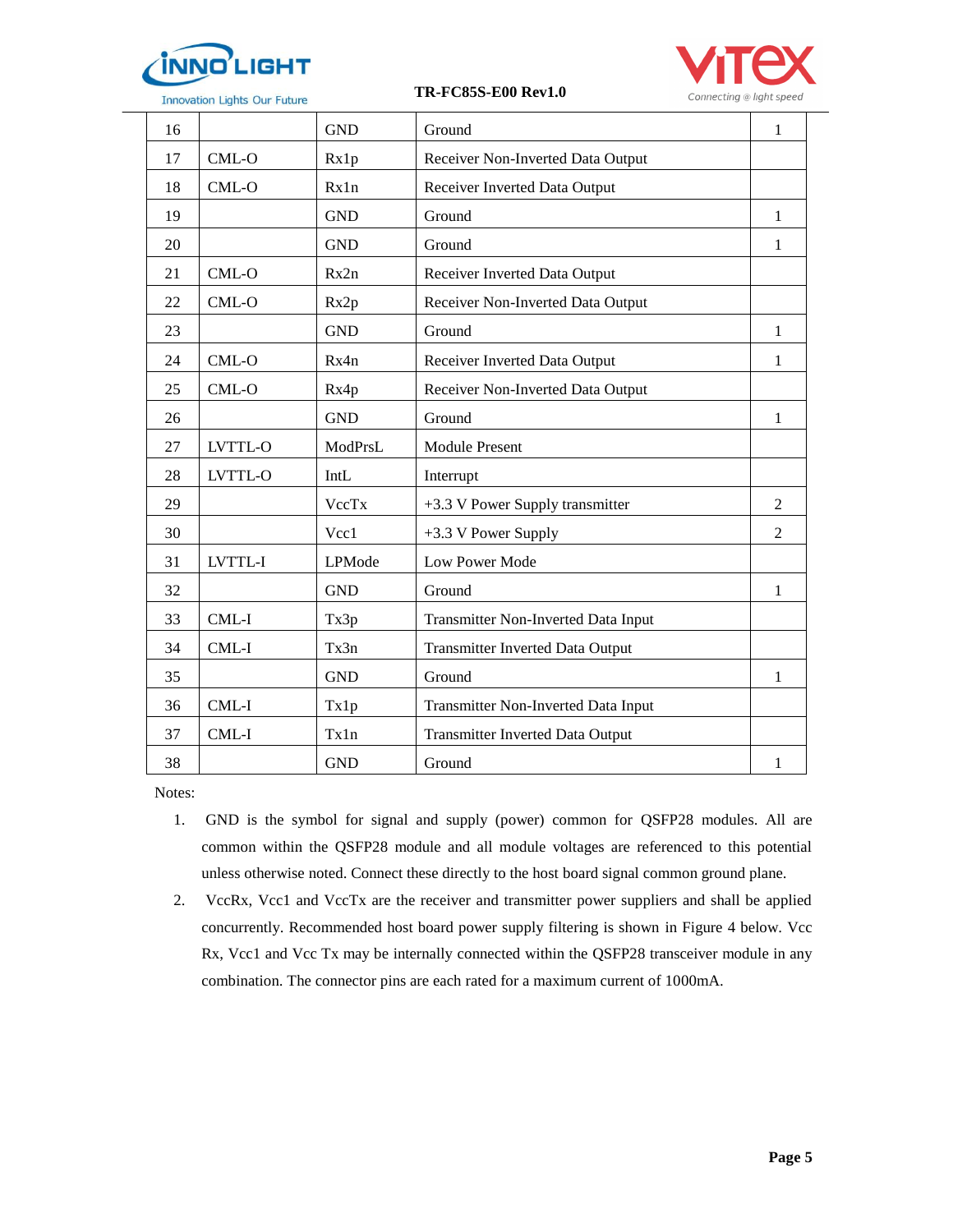



# **5. Optical Interface Lanes and Assignment**

Figure 3 shows the orientation of the multi-mode fiber facets of the optical connector. Table 1 provides the lane assignment.



**Figure 3. Outside View of the QSFP28 Module MPO Receptacle**

**Table 1: Lane Assignment** 

| Fiber#  | <b>Lane Assignment</b> |
|---------|------------------------|
| 1       | RX0                    |
| 2       | RX1                    |
| 3       | RX2                    |
| 4       | RX3                    |
| 5,6,7,8 | Not used               |
| 9       | TX3                    |
| 10      | TX <sub>2</sub>        |
| 11      | TX1                    |
| 12      | TX <sub>0</sub>        |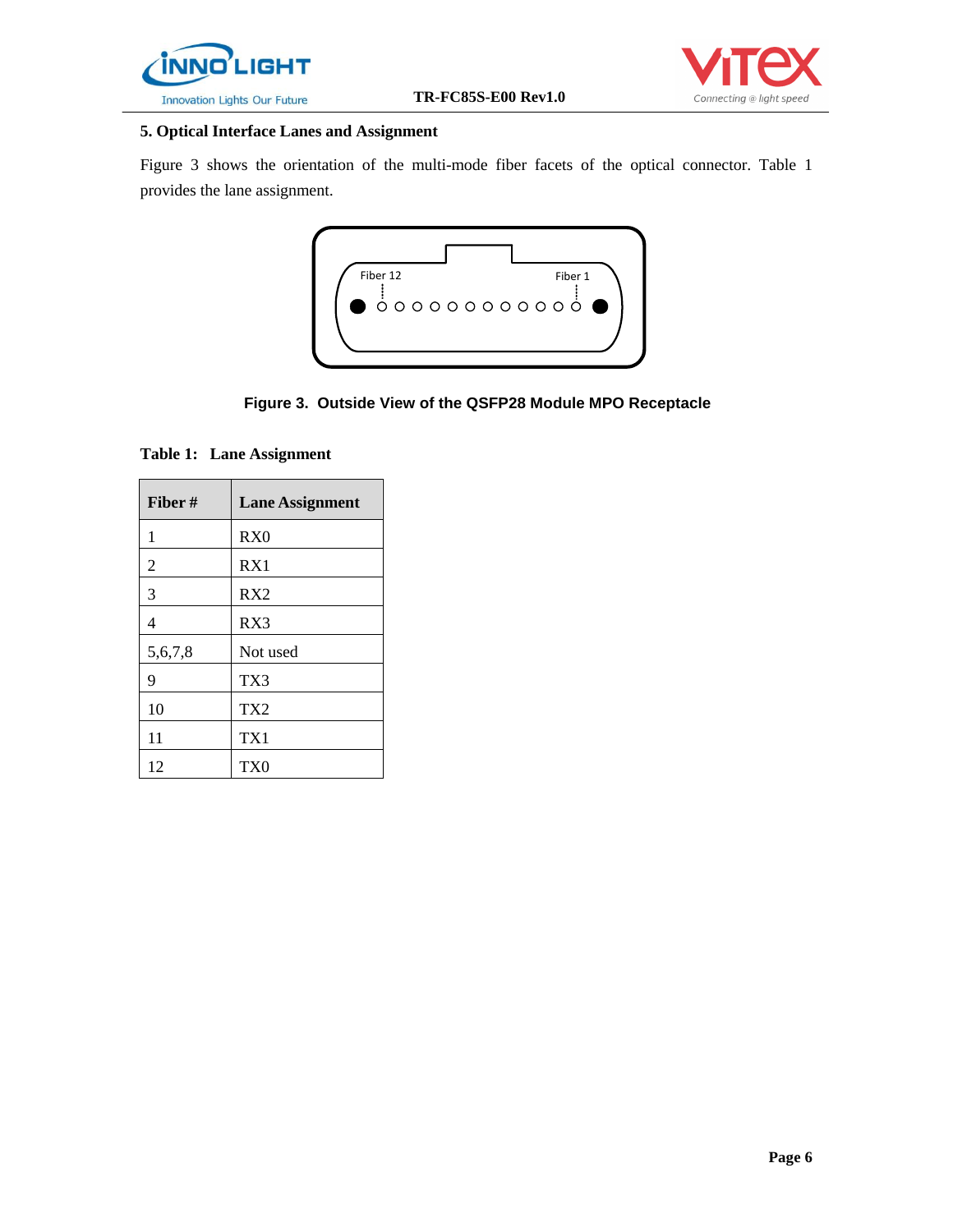



#### **6. Recommended Power Supply Filter**



#### **Figure 4. Recommended Power Supply Filter**

#### **7. Absolute Maximum Ratings**

It has to be noted that the operation in excess of any individual absolute maximum ratings might cause permanent damage to this module.

| <b>Parameter</b>                     | <b>Symbol</b> | <b>Min</b> | <b>Max</b> | <b>Units</b> | <b>Note</b> |
|--------------------------------------|---------------|------------|------------|--------------|-------------|
| <b>Storage Temperature</b>           | $T_S$         | $-40$      | 85         | degC         |             |
| <b>Operating Case Temperature</b>    | $T_{OP}$      | $-10$      | 75         | degC         |             |
| <b>Power Supply Voltage</b>          | $V_{CC}$      | $-0.5$     | 3.6        | V            |             |
| Relative Humidity (non-condensation) | <b>RH</b>     | 0          | 85         | $\%$         |             |
| Damage Threshold, each Lane          | $TH_{d}$      | 3.4        |            | dBm          |             |

#### **8. Recommended Operating Conditions and Power Supply Requirements**

| <b>Parameter</b>                  | <b>Symbol</b> | <b>Min</b>     | <b>Typical</b>       | <b>Max</b>   | <b>Units</b> | <b>Notes</b> |
|-----------------------------------|---------------|----------------|----------------------|--------------|--------------|--------------|
| <b>Operating Case Temperature</b> | $T_{OP}$      | $-10^{-}$      |                      | 75           | degC         |              |
| Power Supply Voltage              | $V_{CC}$      | 3.135          | 3.3                  | 3.465        | V            |              |
| Data Rate, each Lane              |               |                | 25.78125<br>24.33024 |              | Gb/s         |              |
| Data Rate Accuracy                |               | $-100$         |                      | 100          | ppm          |              |
| Pre-FEC Bit Error Ratio           |               |                |                      | $5x10^{-5}$  |              |              |
| Post-FEC Bit Error Ratio          |               |                |                      | $1x10^{-12}$ |              |              |
| Control Input Voltage High        |               | $\mathfrak{D}$ |                      | <b>Vcc</b>   | V            |              |
| Control Input Voltage Low         |               | 0              |                      | 0.8          | V            |              |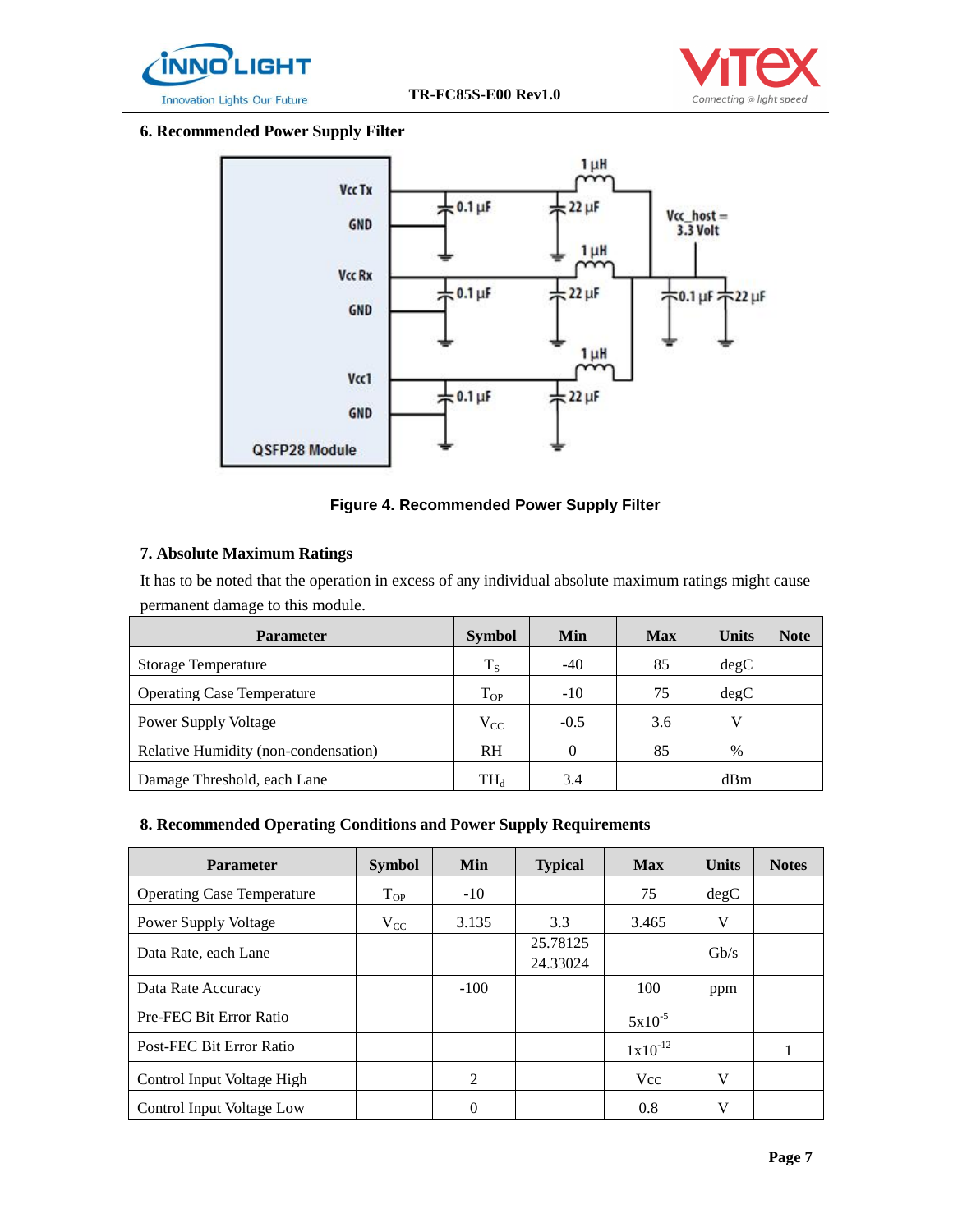



| Link Distance (OM3 MMF) |  | 70  | m |  |
|-------------------------|--|-----|---|--|
| Link Distance (OM4 MMF) |  | 100 | m |  |

Notes:

- 1. FEC provided by host system.
- 2. FEC required on host system to support maximum distance.

### **9. Electrical Characteristics**

The following electrical characteristics are defined over the Recommended Operating Environment unless otherwise specified.

| <b>Parameter</b>                                                                                          | <b>Test</b><br>Point | Min                                           | <b>Typical</b> | <b>Max</b>                               | <b>Units</b> | <b>Notes</b> |  |  |
|-----------------------------------------------------------------------------------------------------------|----------------------|-----------------------------------------------|----------------|------------------------------------------|--------------|--------------|--|--|
| Power Consumption                                                                                         |                      |                                               |                | 2.5                                      | W            |              |  |  |
| <b>Supply Current</b>                                                                                     | Icc                  |                                               |                | 757                                      | mA           |              |  |  |
|                                                                                                           |                      | <b>Transmitter (each Lane)</b>                |                |                                          |              |              |  |  |
| Overload Differential Voltage<br>$pk-pk$                                                                  | TP1a                 | 900                                           |                |                                          | mV           |              |  |  |
| Common Mode Voltage (Vcm)                                                                                 | TP1                  | $-350$                                        |                | 2850                                     | mV           | $\mathbf{1}$ |  |  |
| Differential Termination<br><b>Resistance Mismatch</b>                                                    | TP1                  |                                               |                | 10                                       | $\%$         | At 1MHz      |  |  |
| Differential Return Loss<br>(SDD11)                                                                       | TP1                  |                                               |                | See CEI-<br>28G-VSR<br>Equation<br>13-19 | $\rm dB$     |              |  |  |
| Common Mode to Differential<br>conversion and Differential to<br>Common Mode conversion<br>(SDC11, SCD11) | TP <sub>1</sub>      |                                               |                | See CEI-<br>28G-VSR<br>Equation<br>13-20 | dB           |              |  |  |
| <b>Stressed Input Test</b>                                                                                | TP <sub>1a</sub>     | See CEI-<br>28G-VSR<br>Section<br>13.3.11.2.1 |                |                                          |              |              |  |  |
| <b>Receiver (each Lane)</b>                                                                               |                      |                                               |                |                                          |              |              |  |  |
| Differential Voltage, pk-pk                                                                               | TP4                  |                                               |                | 900                                      | $\rm mV$     |              |  |  |
| Common Mode Voltage (Vcm)                                                                                 | TP4                  | $-350$                                        |                | 2850                                     | mV           | 1            |  |  |
| Common Mode Noise, RMS                                                                                    | TP4                  |                                               |                | 17.5                                     | mV           |              |  |  |
| Differential Termination                                                                                  | TP4                  |                                               |                | 10                                       | $\%$         | At 1MHz      |  |  |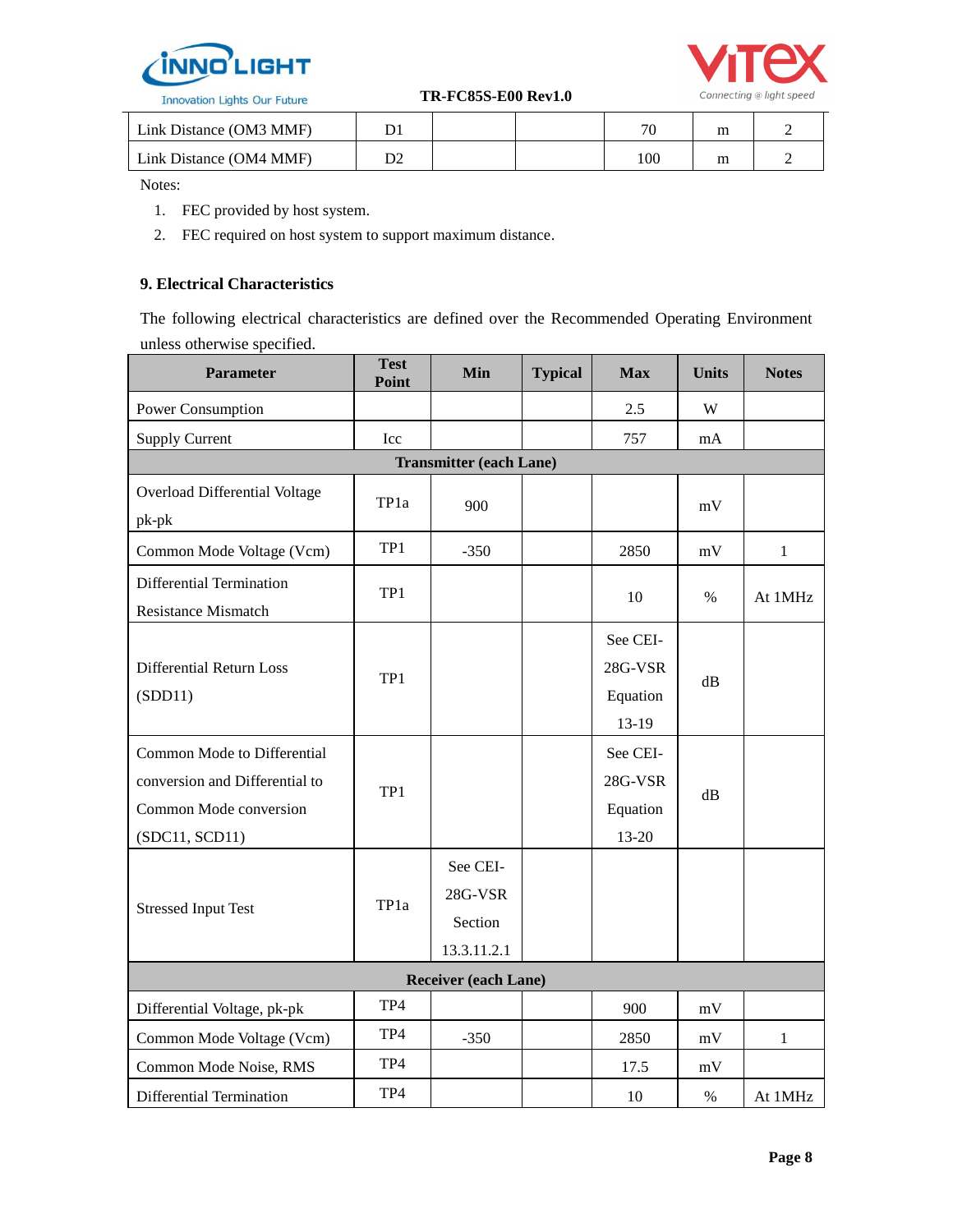

**Innovation Lights Our Future** 

 **TR-FC85S-E00 Rev1.0**



| <b>Resistance Mismatch</b>                                                                                |                 |      |                                            |    |                |
|-----------------------------------------------------------------------------------------------------------|-----------------|------|--------------------------------------------|----|----------------|
| Differential Return Loss<br>(SDD22)                                                                       | TP <sub>4</sub> |      | See CEI-<br>28G-VSR<br>Equation<br>$13-19$ | dB |                |
| Common Mode to Differential<br>conversion and Differential to<br>Common Mode conversion<br>(SDC22, SCD22) | TP4             |      | See CEI-<br>28G-VSR<br>Equation<br>13-21   | dB |                |
| Common Mode Return Loss<br>(SCC22)                                                                        | TP4             |      | $-2$                                       | dB | $\overline{c}$ |
| Transition Time, 20 to 80%                                                                                | TP4             | 9.5  |                                            | ps |                |
| Vertical Eye Closure (VEC)                                                                                | TP4             |      | 5.5                                        | dB |                |
| Eye Width at $10^{-15}$ probability<br>(EW15)                                                             | TP <sub>4</sub> | 0.57 |                                            | UI |                |
| Eye Height at $10^{-15}$ probability<br>(EH15)                                                            | TP4             | 228  |                                            | mV |                |

Notes:

- 1. Vcm is generated by the host. Specification includes effects of ground offset voltage.
- 2. From 250MHz to 30GHz.

# **10. Optical Characteristics**

| <b>Parameter</b>                                            | <b>Symbol</b>                   | Min    | <b>Typical</b> | <b>Max</b> | <b>Units</b> | <b>Notes</b> |  |  |  |
|-------------------------------------------------------------|---------------------------------|--------|----------------|------------|--------------|--------------|--|--|--|
| <b>Transmitter</b>                                          |                                 |        |                |            |              |              |  |  |  |
| Center Wavelength                                           | $\lambda_c$                     | 840    | 850            | 860        | nm           |              |  |  |  |
| RMS Spectral Width                                          | $\Delta \lambda$ <sub>rms</sub> |        |                | 0.6        | nm           |              |  |  |  |
| Average Launch Power, each Lane                             | $P_{AVG}$                       | $-8.4$ |                | 2.4        | dBm          |              |  |  |  |
| <b>Optical Modulation Amplitude</b><br>(OMA), each Lane     | $P_{OMA}$                       | $-6.4$ |                | 3.0        | dBm          | 1            |  |  |  |
| Launch Power in OMA minus TDEC,<br>each Lane                |                                 | $-7.3$ |                |            | dBm          |              |  |  |  |
| Transmitter and Dispersion Eye<br>Closure (TDEC), each Lane |                                 |        |                | 4.3        | dВ           |              |  |  |  |
| <b>Extinction Ratio</b>                                     | ER                              | 2.0    |                |            | dВ           |              |  |  |  |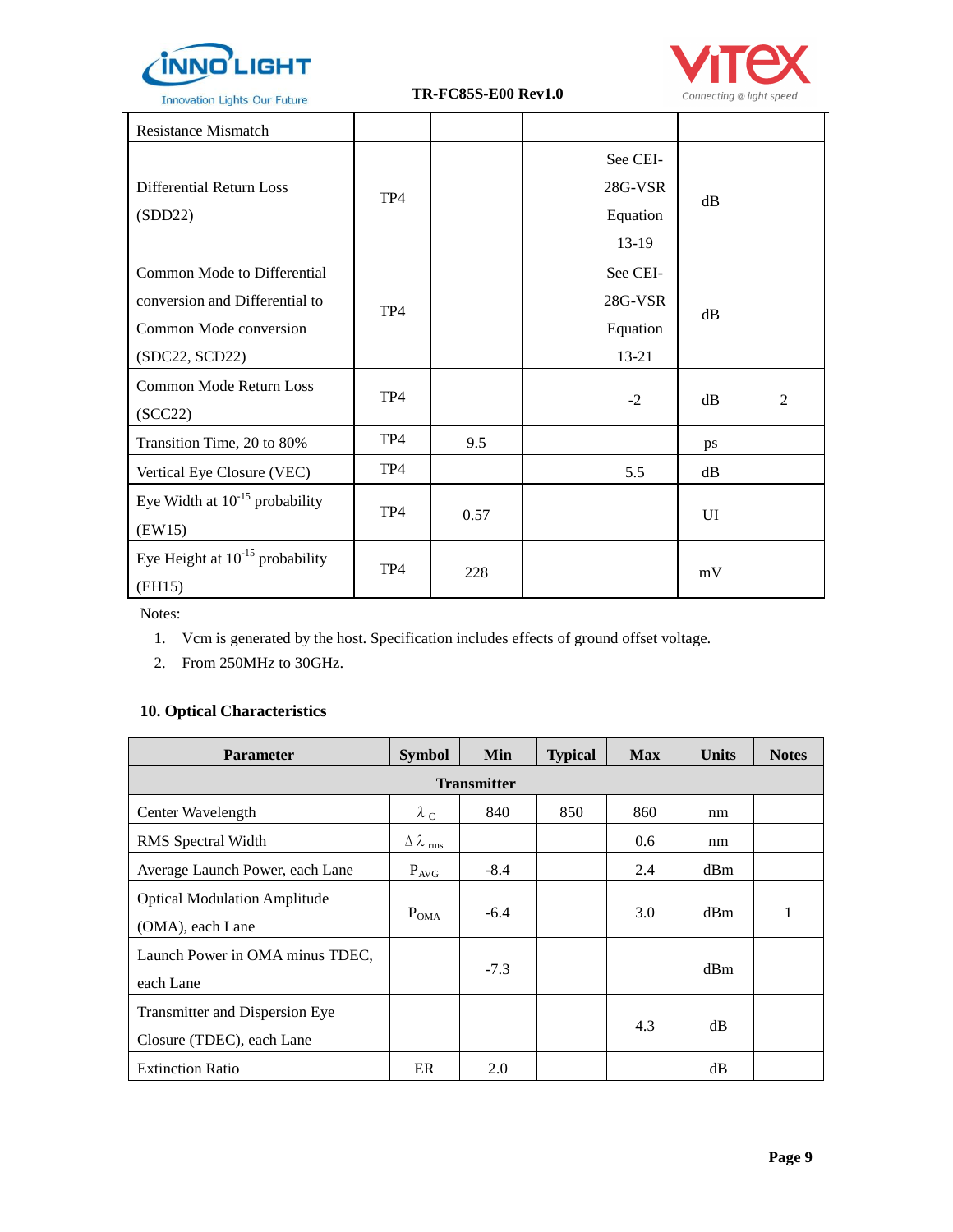

Stressed Receiver Eye Mask

Definition {X1, X2, X3, Y1, Y2, Y3},

 **TR-FC85S-E00 Rev1.0**



| <b>Innovation Lights Our Future</b>                            |             | 1 K-F C83S-EUU KEVL.U |                                              |        |     | Connecting @ light speed |
|----------------------------------------------------------------|-------------|-----------------------|----------------------------------------------|--------|-----|--------------------------|
| <b>Optical Return Loss Tolerance</b>                           | <b>TOL</b>  |                       |                                              | 12     | dB  |                          |
| Average Launch Power OFF<br>Transmitter, each Lane             | Poff        |                       |                                              | $-30$  | dBm |                          |
| <b>Encircled Flux</b>                                          |             |                       | $\geq 86\%$ at 19 µm<br>$\leq$ 30% at 4.5 µm |        |     |                          |
| Transmitter Eye Mask Definition {X1,<br>X2, X3, Y1, Y2, Y3}    |             |                       | $\{0.3, 0.38, 0.45, 0.35, 0.41, 0.5\}$       |        |     | 2                        |
|                                                                |             | Receiver              |                                              |        |     |                          |
| Center Wavelength                                              | $\lambda_c$ | 840                   | 850                                          | 860    | nm  |                          |
| Damage Threshold, each Lane                                    | $TH_d$      | 3.4                   |                                              |        | dBm | 3                        |
| Average Receive Power, each Lane                               |             | $-10.3$               |                                              | 2.4    | dBm |                          |
| Receive Power (OMA), each Lane                                 |             |                       |                                              | 3.0    | dBm |                          |
| Receiver Sensitivity (OMA), each<br>Lane                       | <b>SEN</b>  |                       |                                              | $-9.2$ | dBm | for BER<br>$= 5x10^{-5}$ |
| Stressed Receiver Sensitivity (OMA),<br>each Lane              |             |                       |                                              | $-5.2$ | dBm | 4                        |
| <b>Receiver Reflectance</b>                                    | $R_R$       |                       |                                              | $-12$  | dB  |                          |
| <b>LOS Assert</b>                                              | <b>LOSA</b> | $-30$                 |                                              |        | dBm |                          |
| <b>LOS</b> Deassert                                            | <b>LOSD</b> |                       |                                              | $-12$  | dBm |                          |
| <b>LOS Hysteresis</b>                                          | LOSH        | 0.5                   |                                              |        | dB  |                          |
| <b>Conditions of Stress Receiver Sensitivity Test (Note 5)</b> |             |                       |                                              |        |     |                          |
| Stressed Eye Closure (SEC), Lane<br>under Test                 |             |                       | 4.3                                          |        | dB  |                          |
| Stressed Eye J2 Jitter, Lane under Test                        |             |                       | 0.39                                         |        | UI  |                          |
| Stressed Eye J4 Jitter, Lane under Test                        |             |                       |                                              | 0.53   | UI  |                          |

OMA of each Aggressor Lane 1 3 3 dBm

{0.28, 0.5, 0.5, 0.33, 0.33, 0.4}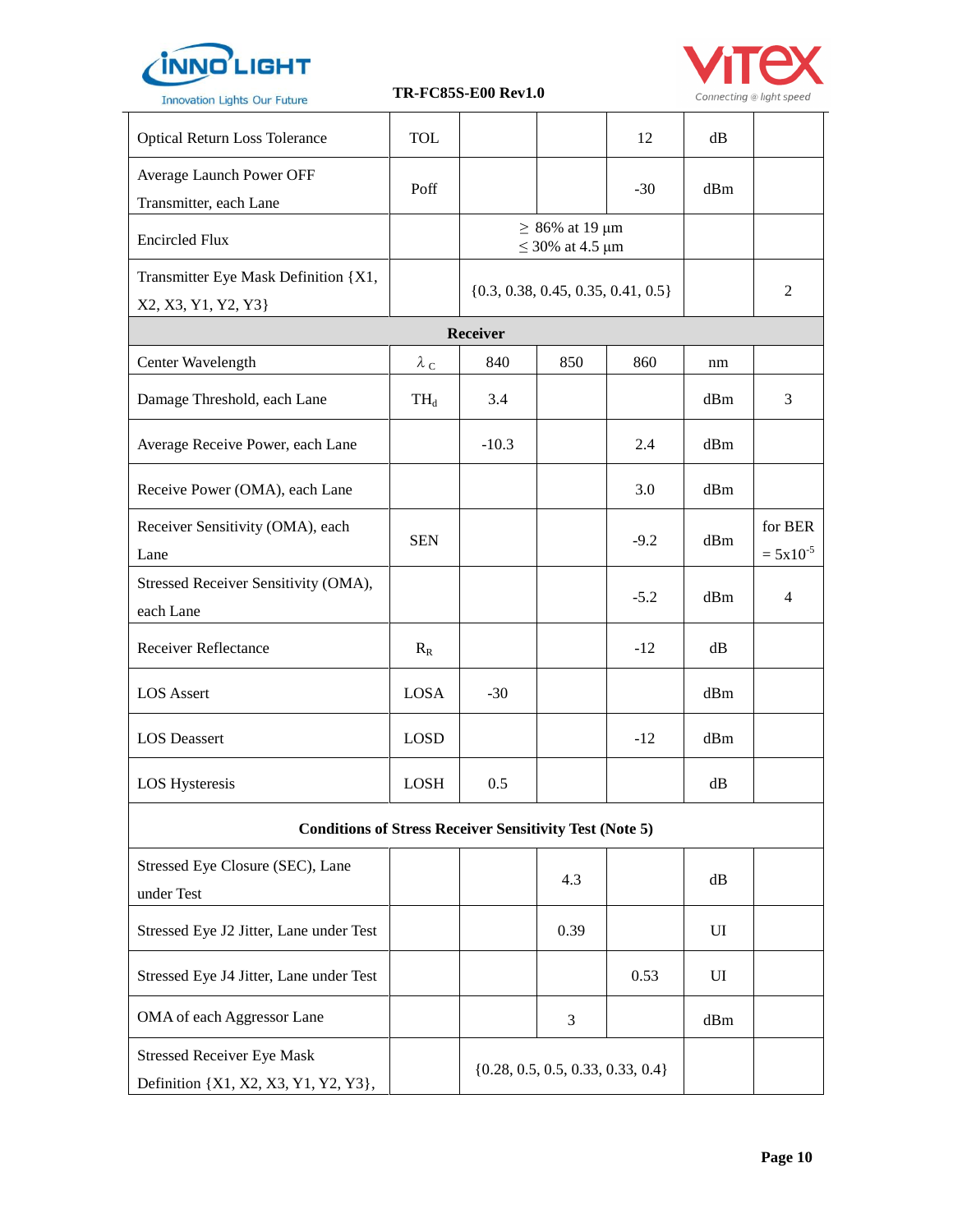



Hit ratio  $5x10^{-5}$  hits per sample

Notes:

- 1. Even if the TDP < 0.9 dB, the OMA min must exceed the minimum value specified here.
- 2. Hit ratio  $1.5x10^{-3}$  hits per sample.
- 3. The receiver shall be able to tolerate, without damage, continuous exposure to a modulated optical input signal having this power level on one lane. The receiver does not have to operate correctly at this input power.
- 4. Measured with conformance test signal at receiver input for BER =  $5x10^{-5}$ .
- 5. Vertical eye closure penalty, stressed eye J2 jitter, stressed eye J4 jitter, and stressed receiver eye mask definition are test conditions for measuring stressed receiver sensitivity. They are not characteristics of the receiver.

#### **11. Digital Diagnostic Functions**

The following digital diagnostic characteristics are defined over the Recommended Operating Environment unless otherwise specified. It is compliant to SFF-8436.

| <b>Parameter</b>                           | <b>Symbol</b> | Min     | <b>Max</b>    | <b>Units</b> | <b>Notes</b>                        |
|--------------------------------------------|---------------|---------|---------------|--------------|-------------------------------------|
| Temperature monitor<br>absolute error      | DMI_Temp      | $-3$    | $\mathcal{F}$ | degC         | Over operating<br>temperature range |
| Supply voltage monitor<br>absolute error   | DMI VCC       | $-0.15$ | 0.15          | V            | Over full operating<br>range        |
| Channel RX power monitor<br>absolute error | DMI RX Ch     | $-2$    | $\mathcal{L}$ | dB           |                                     |
| Channel Bias current<br>monitor            | DMI Ibias Ch  | $-10%$  | 10%           | mA           | Ch1~Ch4                             |
| Channel TX power monitor<br>absolute error | DMI TX Ch     | $-2$    | 2             | dB           |                                     |

Notes:

1. Due to measurement accuracy of different single mode fibers, there could be an additional +/-1 dB fluctuation, or a +/- 3 dB total accuracy.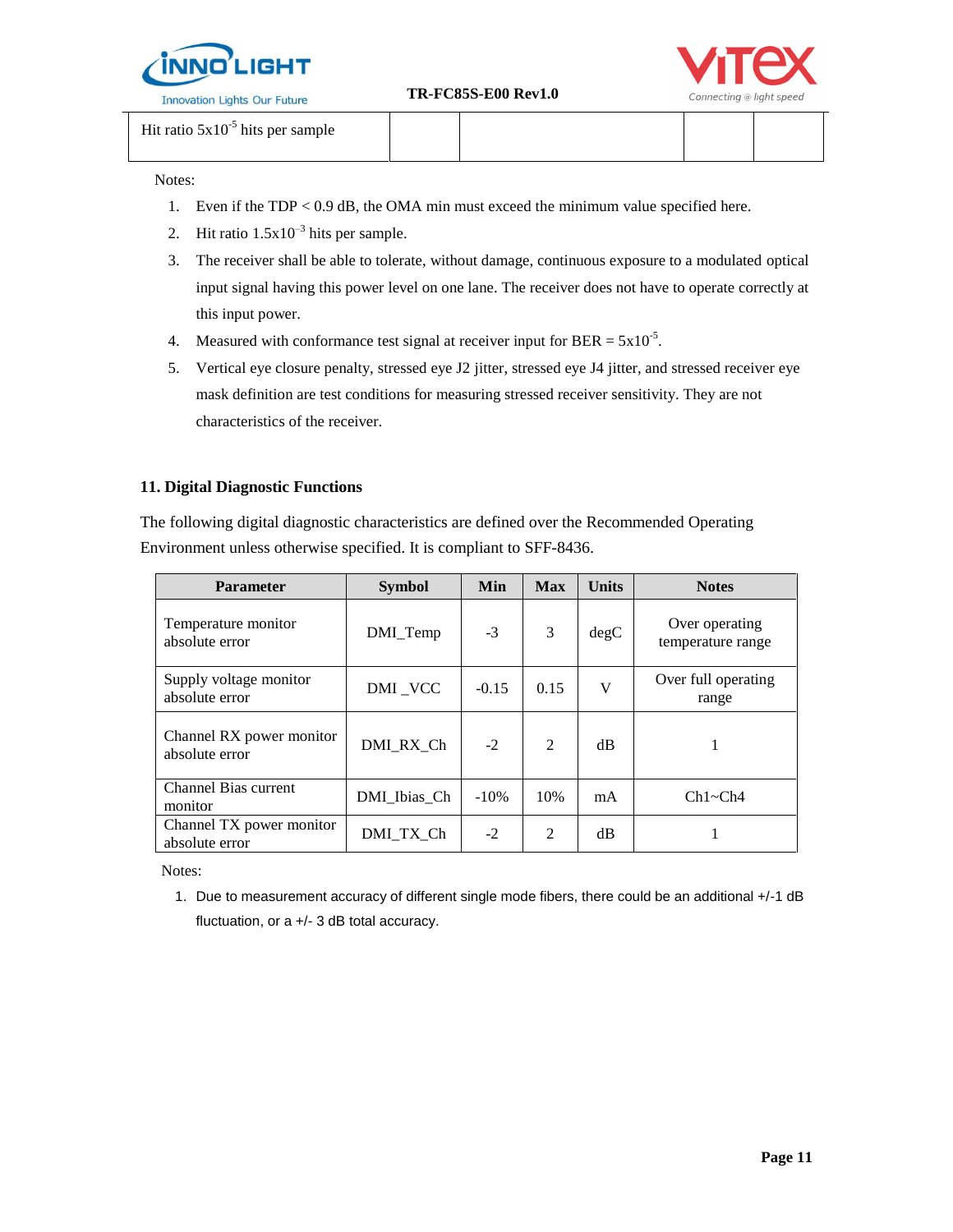



#### **12. Mechanical Dimensions**



**Figure 5. Mechanical Outline** 

#### **13. ESD**

This transceiver is specified as ESD threshold 1kV for high speed data pins and 2kV for all others electrical input pins, tested per MIL-STD-883, Method 3015.4 /JESD22-A114-A (HBM). However, normal ESD precautions are still required during the handling of this module. This transceiver is shipped in ESD protective packaging. It should be removed from the packaging and handled only in an ESD protected environment.

#### **14. Laser Safety**

This is a Class 1 Laser Product according to EN 60825-1:2014. This product complies with 21 CFR 1040.10 and 1040.11 except for deviations pursuant to Laser Notice No. 50, dated (June 24, 2007).

Caution: Use of controls or adjustments or performance of procedures other than those specified herein may result in hazardous radiation exposure.